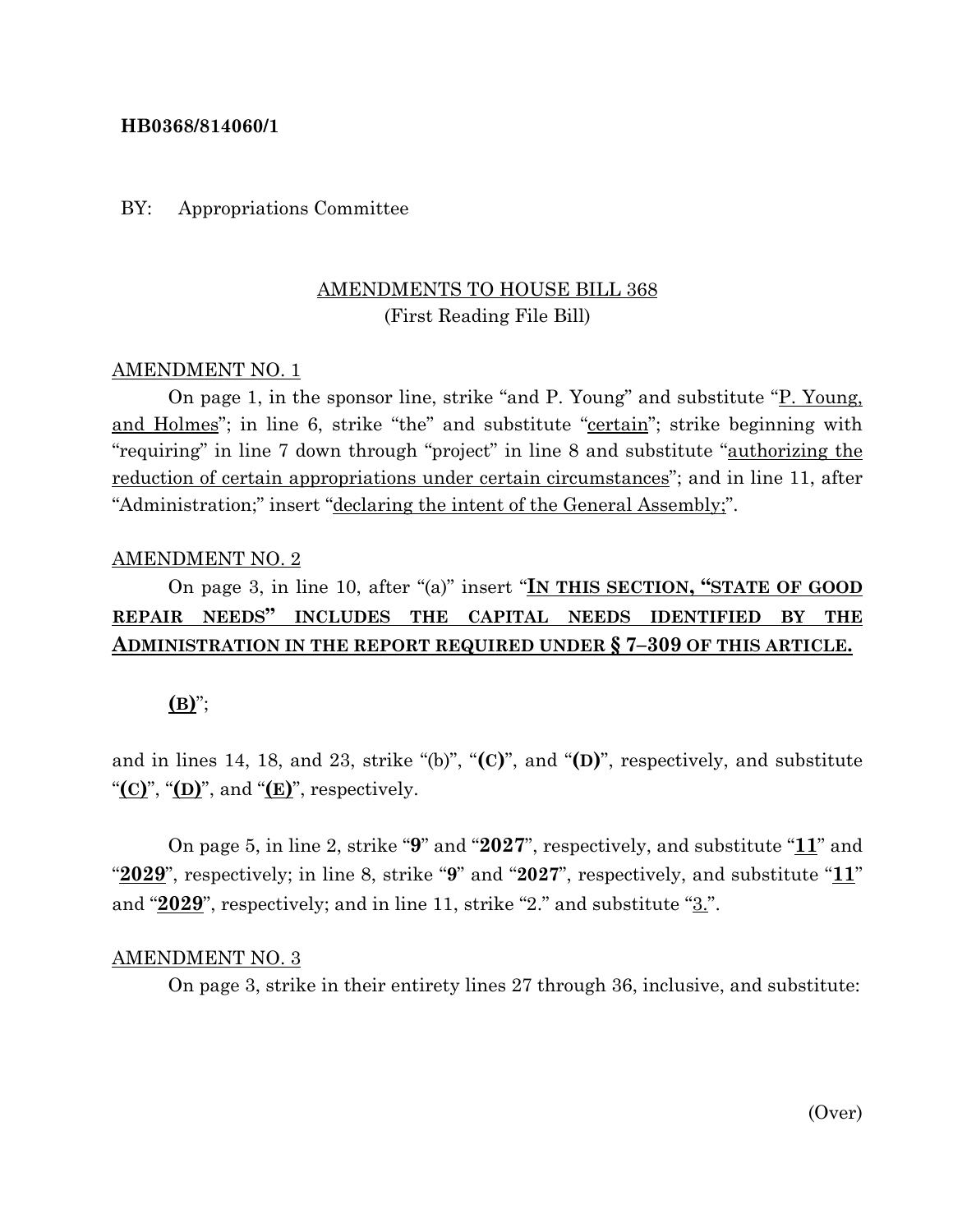**HB0368/814060/1 Appropriations Committee Amendments to HB 368 Page 2 of 3**

"**(2) SUBJECT TO PARAGRAPH (3) OF THIS SUBSECTION, THE GOVERNOR SHALL INCLUDE IN THE STATE BUDGET AN APPROPRIATION FOR THE STATE OF GOOD REPAIR NEEDS OF THE ADMINISTRATION IN THE FOLLOWING AMOUNTS FROM THE REVENUES AVAILABLE FOR THE STATE CAPITAL PROGRAM IN THE TRANSPORTATION TRUST FUND:**

- **(I) FOR FISCAL YEAR 2022, AT LEAST \$509,541,000;**
- **(II) FOR FISCAL YEAR 2023, AT LEAST \$361,880,000;**
- **(III) FOR FISCAL YEAR 2024, AT LEAST \$414,893,000;**
- **(IV) FOR FISCAL YEAR 2025, AT LEAST \$453,839,000;**
- **(V) FOR FISCAL YEAR 2026, AT LEAST \$566,573,000;**
- **(VI) FOR FISCAL YEAR 2027, AT LEAST \$566,573,000; AND**
- **(VII) FOR FISCAL YEAR 2028, AT LEAST \$531,573,000.**

**(3) (I) SUBJECT TO SUBPARAGRAPH (II) OF THIS PARAGRAPH, AN APPROPRIATION REQUIRED UNDER PARAGRAPH (2) OF THIS SUBSECTION MAY BE REDUCED IF THE TOTAL APPROPRIATION FOR STATE OF GOOD REPAIR NEEDS IN A PRIOR FISCAL YEAR EXCEEDED THE AMOUNT SPECIFIED UNDER PARAGRAPH (2) OF THIS SUBSECTION FOR THAT FISCAL YEAR.**

**(II) A REDUCTION AUTHORIZED UNDER SUBPARAGRAPH (I) OF THIS PARAGRAPH:**